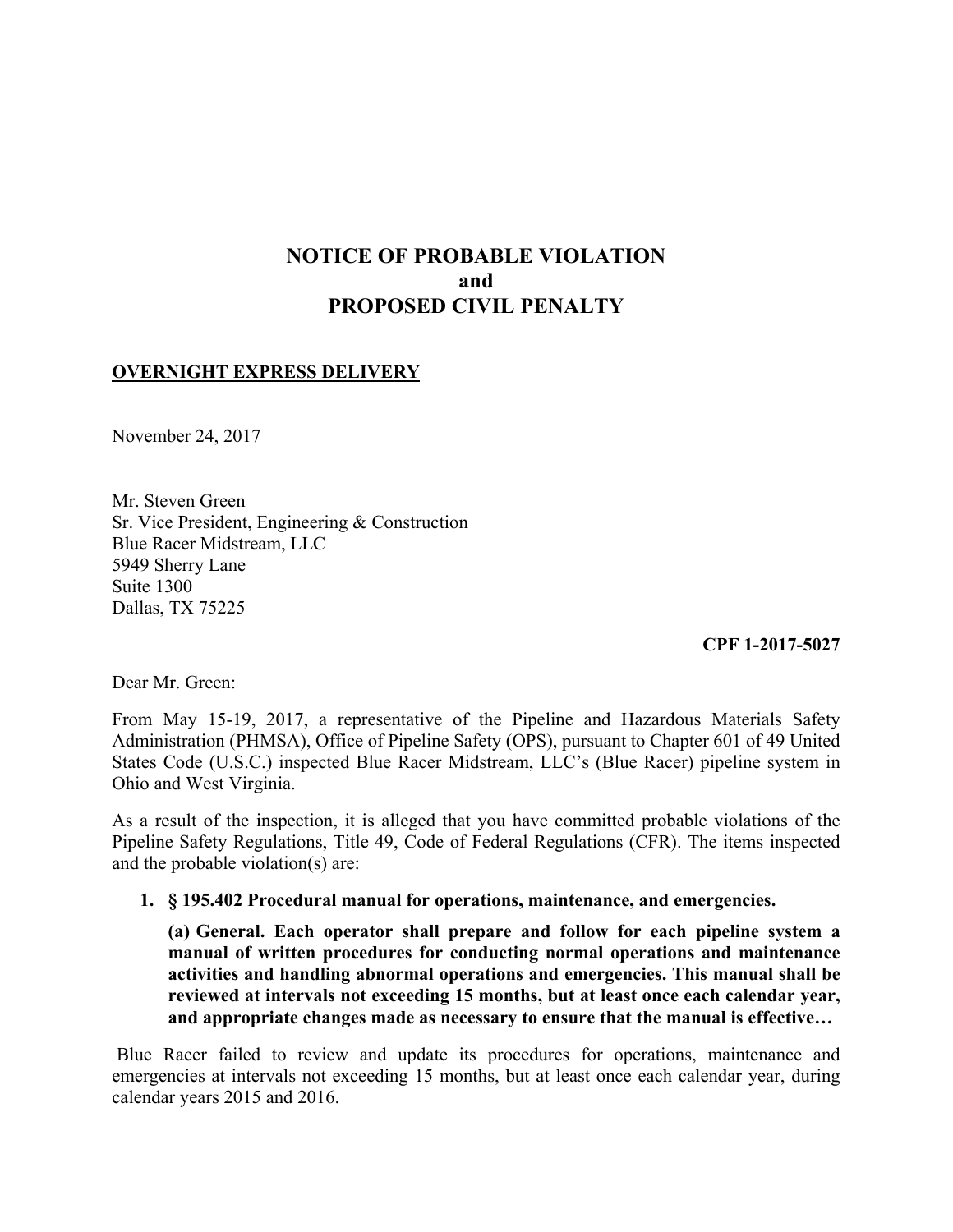During the inspection, the PHMSA inspector reviewed Blue Racer's records of review of its manuals pertaining to Subparts F and H requirements of 49 C.F.R. Part 195. The following table summarizes the data present in these records:

| <b>Blue Racer Manual Name</b>                              | 2015 Review | 2016 Review | <b>Count of missed</b><br>annual reviews: |
|------------------------------------------------------------|-------------|-------------|-------------------------------------------|
| Operations & Maintenance<br>/Emergency Plan V.17.01        | No Review   | No Review   | 2                                         |
| <b>Corrosion Control</b><br>(Part of the OM&E Manual)      | No Review   | No Review   |                                           |
| Control Room Management V 3.0<br>(Part of the OM&E Manual) | No Review   | No Review   |                                           |
| Public Awareness Program V.1<br>(Part of the OM&E Manual)  | 2/6/15      | No Review   |                                           |
| Integrity Management Plan V.1<br>(Part of the OM&E Manual) | 11/2/15     | No Review   |                                           |
| Emergency Procedures V 17.01<br>(Part of the OM&E Manual)  | No Review   | No Review   |                                           |
| <b>Total: 6 OM&amp;E Manual sections</b>                   |             |             | Total: 2                                  |

Therefore, Blue Racer failed to review or update its procedures for operation, maintenance and emergencies at intervals not exceeding 15 months, but at least once per calendar year in 2 instances during 2015 and 2016.

### **2. § 195.428 Overpressure safety devices and overfill protection systems.**

**(a) Except as provided in paragraph (b) of this section, each operator shall, at intervals not exceeding 15 months, but at least once each calendar year, or in the case of pipelines used to carry highly volatile liquids, at intervals not to exceed 7 ½ months, but at least twice each calendar year, inspect and test each pressure limiting device, relief valve, pressure regulator, or other item of pressure control equipment to determine that it is functioning properly, is in good mechanical condition, and is adequate from the standpoint of capacity and reliability of operation for the service in which it is used.** 

 Blue Racer failed to inspect and test its pressure safety valve for a highly volatile liquid at intervals not to exceed 7.5 months, but at least twice a year, to determine it was functioning properly, is in good mechanical condition, and is adequate from the standpoint of capacity and reliability of operation for the service in which it is used.

During the inspection, the PHMSA inspector reviewed Blue Racer's inspection and testing records for its overpressure safety valve #100. Blue Racer provided the following records for 2016 and  $2017:$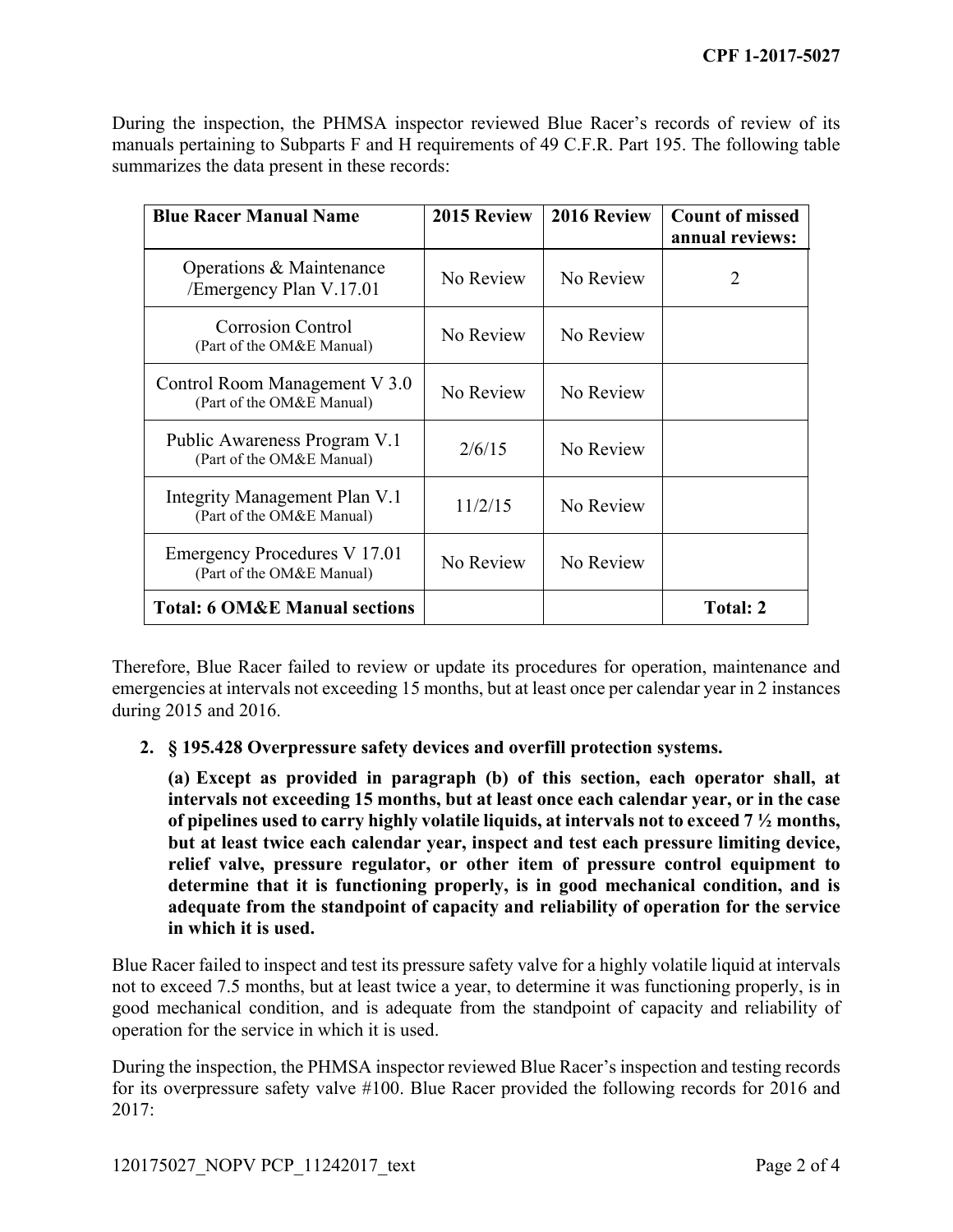| PSV # 100 | 195.428 (a) Inspection | <b>Missed Twice per</b><br>calendar Year<br><b>Inspections</b> | <b>Exceeded 7.5 month</b><br>interval |
|-----------|------------------------|----------------------------------------------------------------|---------------------------------------|
| 2016      | 10/6/2016              |                                                                | N/A                                   |
| 2017      | 6/15/2017              |                                                                | $1 -$ Exceeded by 24<br>davs          |

 Based on these dates of inspection, Blue Racer did not meet the § 195.428 inspection criteria of twice per calendar year during 2016. In addition, the inspection dates between the 2016 and 2017 inspections exceeded the 7.5 months' maximum interval by 24 days.

### Proposed Civil Penalty

Under 49 U.S.C. § 60122 and 49 CFR § 190.223, you are subject to a civil penalty not to exceed \$209,002 per violation per day the violation persists up to a maximum of \$2,090,022 for a related series of violations. The Compliance Officer has reviewed the circumstances and supporting documentation involved in the above probable violation(s) and has recommended that you be preliminarily assessed a civil penalty of \$71,800 as follows:

| Item number | <b>PENALTY</b> |
|-------------|----------------|
|             | \$19,300       |
|             | \$52,500       |

#### Response to this Notice

Enclosed as part of this Notice is a document entitled *Response Options for Pipeline Operators in Compliance Proceedings*. Please refer to this document and note the response options. All material submit in response to this enforcement action may be made publicly available. If you believe that any portion of your responsive material qualifies for confidential treatment under 5 U.S.C. 552(b), along with the complete original document you must provide a second copy of the document with the portions you believe qualify for confidential treatment redacted and an explanation of why you believe the redacted information qualifies for confidential treatment under 5 U.S.C. 552(b).

 hearing under 49 CFR § 190.211. If you do not respond within 30 days of receipt of this Notice, submit your correspondence to my office within 30 days from the receipt of this Notice. This Following the receipt of this Notice, you have 30 days to submit written comments, or request a this constitutes a waiver of your right to contest the allegations in this Notice and authorizes the Associate Administrator for Pipeline Safety to find facts as alleged in this Notice without further notice to you and to issue a Final Order. If you are responding to this Notice, we propose that you period may be extended by written request for good cause.

Please submit all correspondence in this matter to Robert Burrough, Acting Director, PHMSA Eastern Region, 820 Bear Tavern Road, Suite 103, West Trenton, NJ 08628. Please refer to **CPF 1-2017-5027** on each document you submit, and whenever possible provide a signed PDF copy in electronic format. Smaller files may be emailed to robert.burrough $@dot.gov$ . Larger files should be sent on a CD accompanied by the original paper copy to the Eastern Region Office.